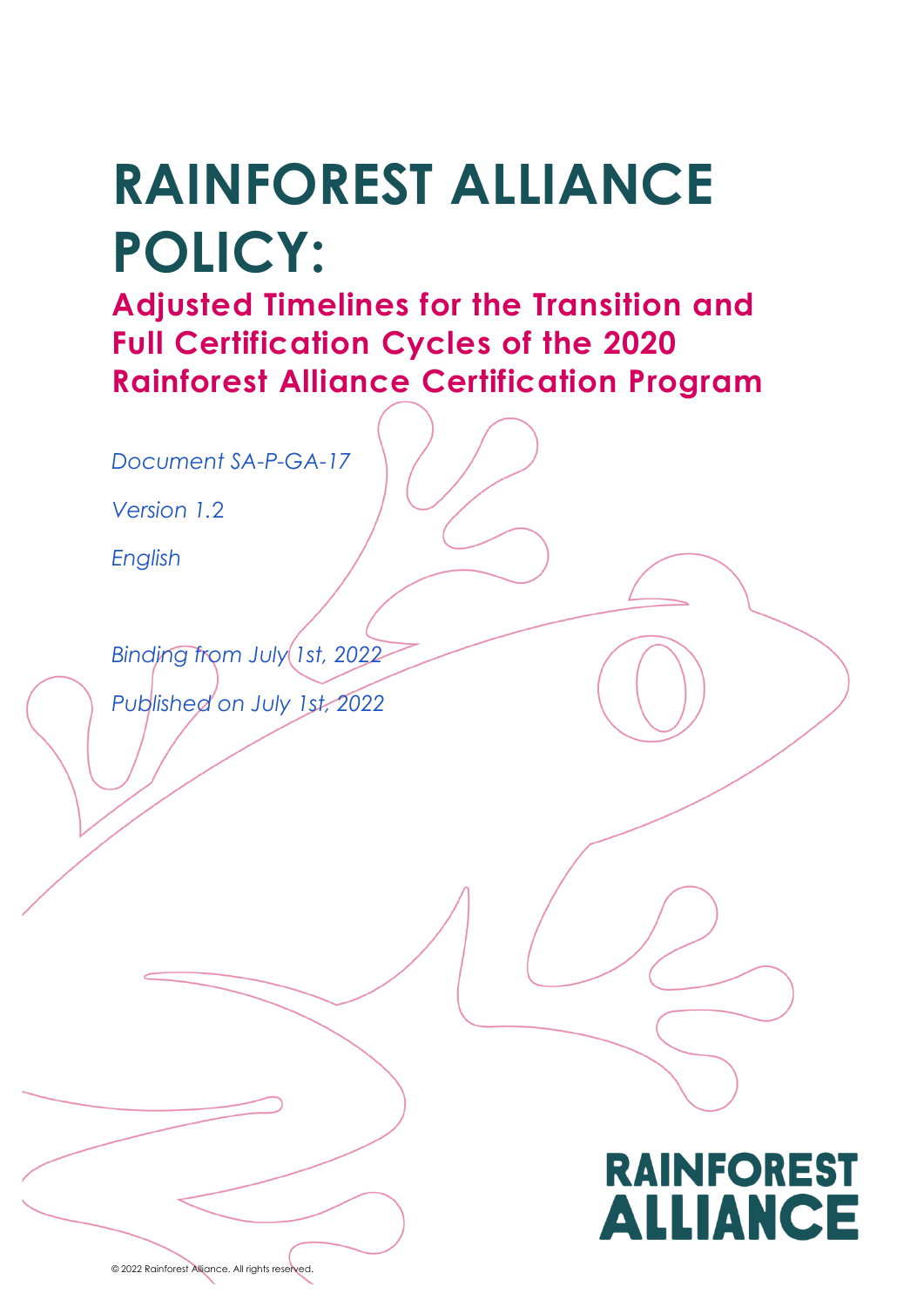

The Rainforest Alliance is creating a more sustainable world by using social and market forces to protect nature and improve the lives of farmers and forest communities.

| Name of the document                                                                                                                                                                                                | Date of first<br><b>Expires by</b><br>publication |                        |  |                                                                                                                               |  |  |
|---------------------------------------------------------------------------------------------------------------------------------------------------------------------------------------------------------------------|---------------------------------------------------|------------------------|--|-------------------------------------------------------------------------------------------------------------------------------|--|--|
| Policy: Adjusted Timelines for the Transition and Full<br>Certification Cycles of the 2020 Rainforest Alliance<br>Certification Program                                                                             | March 21st, 2022                                  | December 31st.<br>2023 |  |                                                                                                                               |  |  |
| Linked to                                                                                                                                                                                                           |                                                   |                        |  |                                                                                                                               |  |  |
| SA-P-GA-11 Policy on Remote closure of Non-conformities<br>SA-P-GA-8 Policy on Changes to Certification and Auditing Rules for Audits in the Transition Year<br>SA-R-GA-2 Rainforest Alliance 2020 Transition Rules |                                                   |                        |  |                                                                                                                               |  |  |
| <b>Replaces</b><br>SA-P-GA-17-V1.1 Policy: Adjusted Timelines for the Transition and Full Certification Cycles of the 2020<br>Rainforest Alliance Certification Program<br>Applicable to                            |                                                   |                        |  |                                                                                                                               |  |  |
|                                                                                                                                                                                                                     |                                                   |                        |  | UTZ and 2017 Rainforest Alliance certificate holders transitioning into the new Rainforest Alliance<br>Certification Program. |  |  |

Policies are binding. Policies complement and/or supersede related rules or requirements for the parties they are applicable to.

#### *More information*

For more information about the Rainforest Alliance, visit [www.rainforest-alliance.org,](http://www.rainforest-alliance.org/) contact [info@ra.org](mailto:info@ra.org) or contact the Rainforest Alliance Amsterdam Office, De Ruijterkade 6, 1013AA Amsterdam, The Netherlands.

#### *Translation Disclaimer*

*For any question related to the precise meaning of the information contained in the translation, please refer to the official English version for clarification. Any discrepancies or differences in meaning due to translation are not binding and have no effect for auditing or certification purposes.*

*Any use of this content including reproduction, modification, distribution or republication, without the prior written consent of Rainforest Alliance is strictly prohibited.*

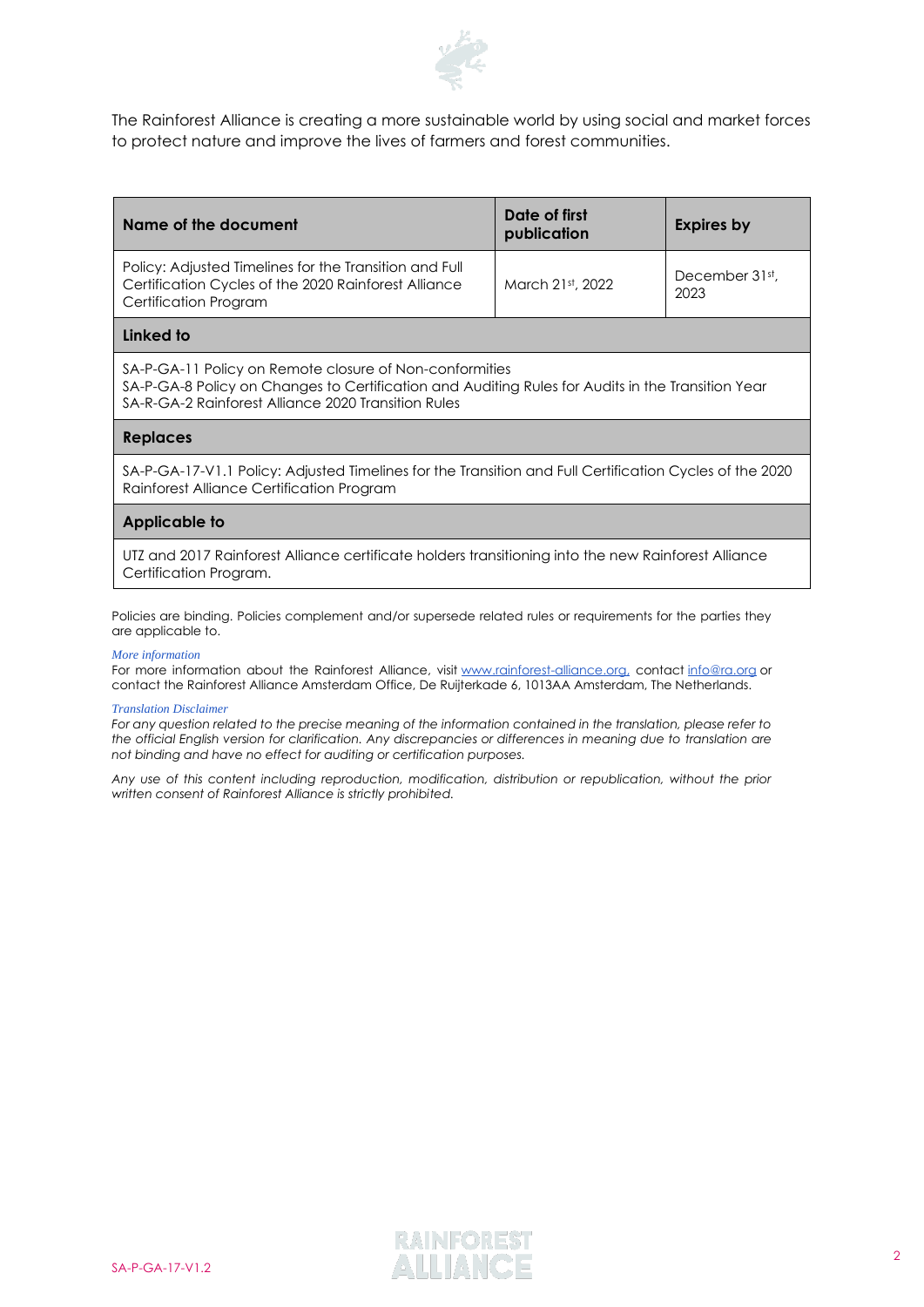

## **KEY CHANGES**

Overview of key adaptations in this document  $SA-P-GA-17-V1.2$ , published July  $1<sup>st</sup>$ , 2022, as compared to the previous version  $SA-P-G-17-V1.1$ , published May  $6<sup>th</sup>$ , 2022

| Section | Change                                                                                                                                                                        |  |  |  |  |
|---------|-------------------------------------------------------------------------------------------------------------------------------------------------------------------------------|--|--|--|--|
| Section | Added: Clause 2.9, for Farm CH:                                                                                                                                               |  |  |  |  |
| 2.      | If the corrective action plan addresses non-conformities related to requirements                                                                                              |  |  |  |  |
|         | on traceability (chapter 2) and/or shared responsibility (chapter 3), the action                                                                                              |  |  |  |  |
|         | plan must include measures to rectify non-compliance retroactively back to the                                                                                                |  |  |  |  |
|         | day the contract was signed with the CB to conduct the audit or July 1, 2021                                                                                                  |  |  |  |  |
|         | (whichever comes first), as well as measures to ensure compliance in the future.                                                                                              |  |  |  |  |
| Section | Added: Clause 2.12, for Farm CH:                                                                                                                                              |  |  |  |  |
| 2.      | The second transition audits will be focused on:                                                                                                                              |  |  |  |  |
|         | a) Verifying progress on implementation of any action plan to address root<br>causes and close open non-conformities                                                          |  |  |  |  |
|         |                                                                                                                                                                               |  |  |  |  |
|         | b) Specific high-risk topics in each crop, country or region as identified in the                                                                                             |  |  |  |  |
|         | Certification Application Form (CAF) by the CB                                                                                                                                |  |  |  |  |
| Section | Added: Clause 2.13, for Farm CH:                                                                                                                                              |  |  |  |  |
| 2,      | If the focus of the second transition audit (as set out in 2.15) results in a lower time<br>estimation for the audit in the CAF, the CB must record a deviation, and plan the |  |  |  |  |
|         | audit based on this clause.                                                                                                                                                   |  |  |  |  |
| Section | Amended: Clause 4.7, for Supply chain CH:                                                                                                                                     |  |  |  |  |
| 4.      | For both the transition audits and year 1 certification audits Closure of NCs which                                                                                           |  |  |  |  |
|         | require long-term solutions to address root causes may be closed by an action                                                                                                 |  |  |  |  |
|         | plan that goes beyond the 10-week period for NC closure, provided that the                                                                                                    |  |  |  |  |
|         | actions have been started during the 10-week correction period.                                                                                                               |  |  |  |  |
|         | The verification of closure of these non-conformities will be conducted during the                                                                                            |  |  |  |  |
|         | Year 2 surveillance audit. Or (if an audit is not required) an additional verification                                                                                        |  |  |  |  |
|         | within 12 months of the first certification audit.                                                                                                                            |  |  |  |  |
| Section | Added: clause 4.9, for Supply chain CH:                                                                                                                                       |  |  |  |  |
| 4.      | If the corrective action plan addresses non-conformities related to requirements                                                                                              |  |  |  |  |
|         | on traceability (chapter 2) and/or shared responsibility (chapter 3), the action                                                                                              |  |  |  |  |
|         | plan must include measures to rectify non-compliance retroactively back to the<br>day the contract was signed with the CB to conduct the audit or the date of first           |  |  |  |  |
|         | purchase of 2020 certified volumes (whichever comes first), as well as measures                                                                                               |  |  |  |  |
|         | to ensure compliance in the future.                                                                                                                                           |  |  |  |  |
|         |                                                                                                                                                                               |  |  |  |  |

# **TABLE OF CONTENTS**

 $OBD$ 

|  |  | 2. Date for Implementation of full certification cycle: farm certificate holders – 1 July 2023 5  |  |
|--|--|---------------------------------------------------------------------------------------------------|--|
|  |  |                                                                                                   |  |
|  |  | 4. Date for Implementation of full certification cycle: Supply Chain Certificate holders – 1 July |  |
|  |  |                                                                                                   |  |
|  |  |                                                                                                   |  |
|  |  | 5.2 Social requirements for small farms with average five workers or more                         |  |

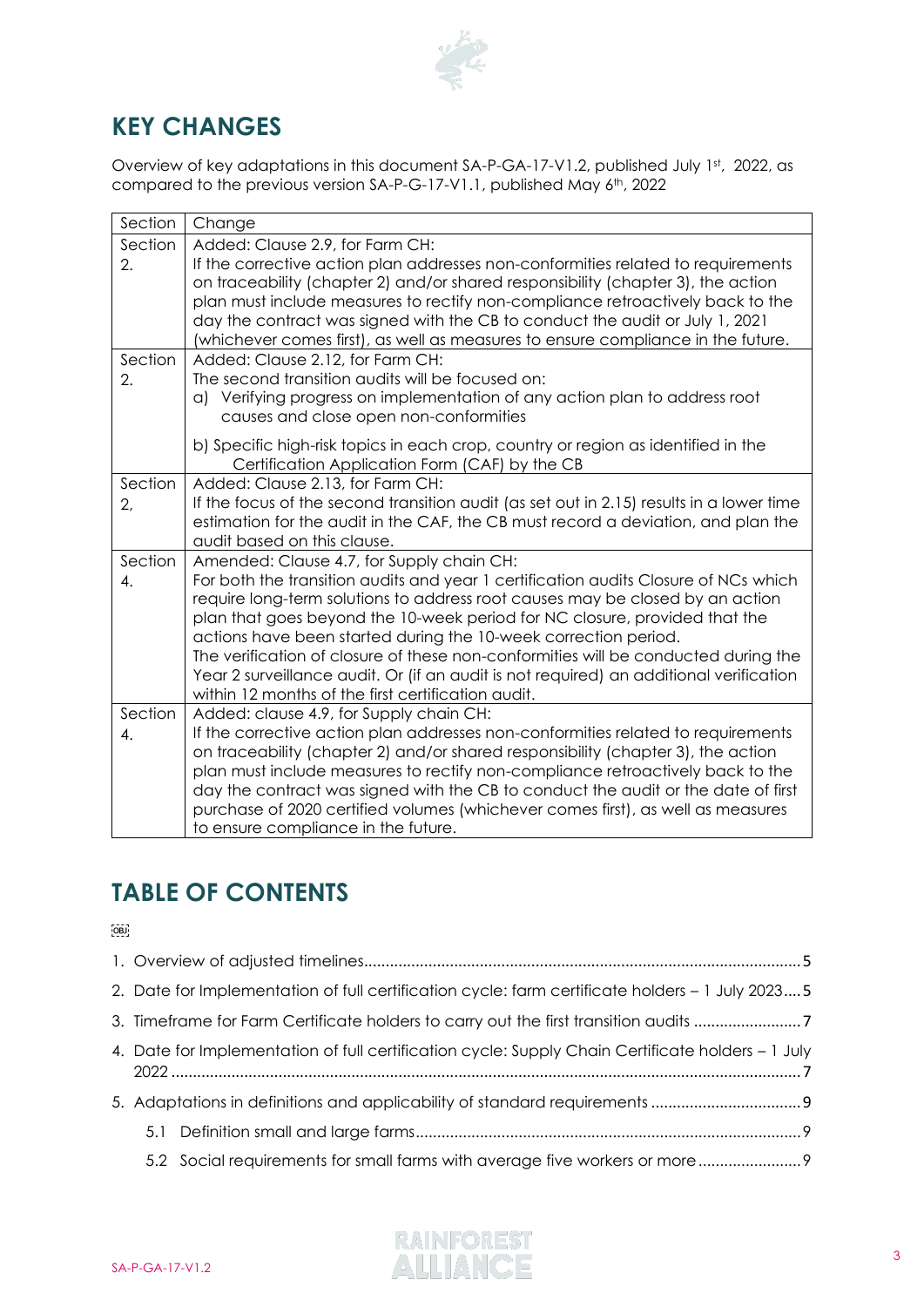

## **INTRODUCTION**

The Rainforest Alliance introduced its Certification Program based on the 2020 Sustainable Agriculture Standard on 1 July 2021 with the aim to drive transformational change in sustainable agriculture practices and responsible commodity sourcing. To support certificate holders transitioning from the UTZ and 2017 Rainforest Alliance certification programs, Rainforest Alliance allowed for a transition year for implementation. During this period, a number of measures were applied to facilitate existing and new certificate holders to implement the new program in the first year.

For Farm certificate holders these include a provision to only comply with the core requirements of the standard, and modification to the Certification and Auditing rules to reduce the documentation to be presented before an audit and to allow any nonconformities (NCs) which require for long-term solutions to address root causes to be closed by an action plan that goes beyond the 10-week period for NC closure, provided that the actions have been started during the 10-week period.

For Supply Chain certificate holders this included the provision that all required audits should be desk audits rather than on-site audits in the first year<sup>1</sup>. See also: [SA-P-GA-8 Policy on Changes to Auditing Rules in Transition Year.](https://www.rainforest-alliance.org/wp-content/uploads/2021/07/Policy-on-Changes-to-Auditing-Rules-in-Transition-Year.pdf)<sup>2</sup>

During this transition year the ongoing impacts of the COVID-19 pandemic have restricted the ability of all stakeholders to ensure training and full implementation of the certification program. In addition, the introduction of a large number of innovations to the Rainforest Alliance certification and traceability platforms, alongside the requirements of the new Standard, has placed additional burden on certificate holders. Rainforest Alliance has received consistent feedback from stakeholders that they require more time to adequately understand and implement the new Rainforest Alliance Certification Program. For this reason, Rainforest Alliance has taken the decision to modify the following aspects of the dates for implementation of the full certification cycle for the Certification Program.

In addition to this, for easier understanding and implementation of the Standard in Version 1.1 for the transition period adaptations were made on the definition of Large farms and on the applicability of the extra requirements on social aspects for small farms. Further nuances may be made at the beginning of the first certification cycle.

<sup>1</sup> This does not apply to cocoa supply chain actors operating in West Africa, as set out in the Cocoa Policy see <https://www.rainforest-alliance.org/resource-item/policy-for-farm-and-supply-chain-certification-in-cocoa/> <sup>2</sup> See[: https://www.rainforest-alliance.org/wp-content/uploads/2021/07/Policy-on-Changes-to-Auditing-Rules-in-](https://www.rainforest-alliance.org/wp-content/uploads/2021/07/Policy-on-Changes-to-Auditing-Rules-in-Transition-Year.pdf)[Transition-Year.pdf](https://www.rainforest-alliance.org/wp-content/uploads/2021/07/Policy-on-Changes-to-Auditing-Rules-in-Transition-Year.pdf)

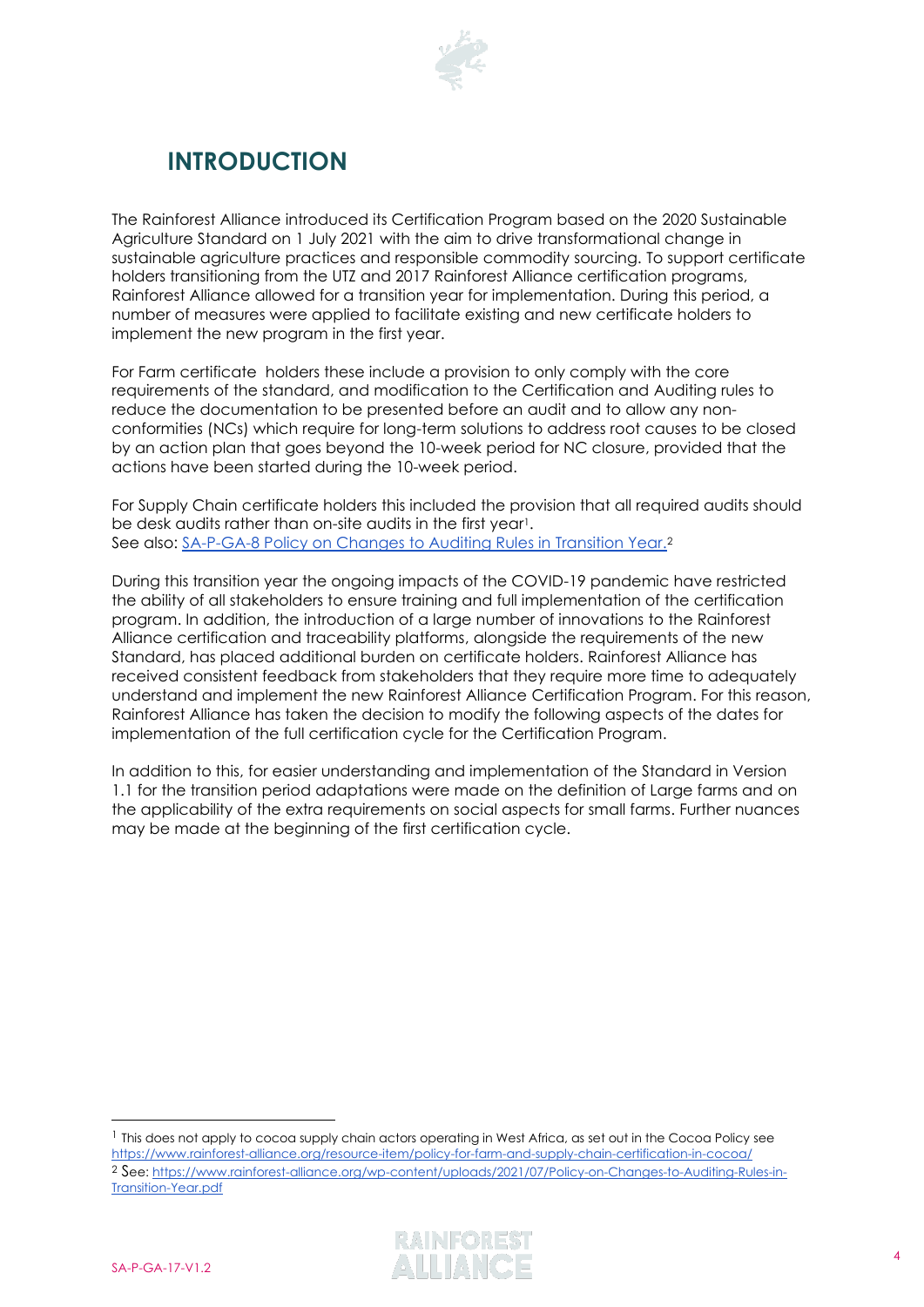

## <span id="page-4-0"></span>**1. OVERVIEW OF ADJUSTED TIMELINES**

The diagrams below show the adjusted timelines for the transition and full certification cycles of the Rainforest Alliance Certification Program for Farm and Supply Chain Certificate holders. The details of these adjustments are set out in the following sections of the policy.

#### **FARM CERTIFICATE HOLDERS**



## <span id="page-4-1"></span>**2. DATE FOR IMPLEMENTATION OF FULL CERTIFICATION CYCLE: FARM CERTIFICATE HOLDERS – 1 JULY 2023**

- 2.1 Farm certificate holders will only be required to implement the full certification cycle from 1 July 2023. The additional transition year applies to all farm certificate holders. It is not possible for farm certificate holders to implement the full certification cycle before 1 July 2023.
- 2.2 All audits for farm certificate holders that take place before 1 July 2023 will be considered Transition Audits. This means that they:
	- a) Will require compliance only with the core requirements of the 2020 Rainforest Alliance Standard; and
	- b) Will result in a one-year transition certificate.
- 2.3 All farm certificate holders who are transitioning from the UTZ or 2017 Rainforest Alliance certification program, and who wish to maintain uninterrupted certification shall:
	- a) Complete registration on the Rainforest Alliance platform by June 30th, 2022 which means:
		- i. Definition of Certification Scope.
		- ii. Submission of Self-assessment in the RACP.

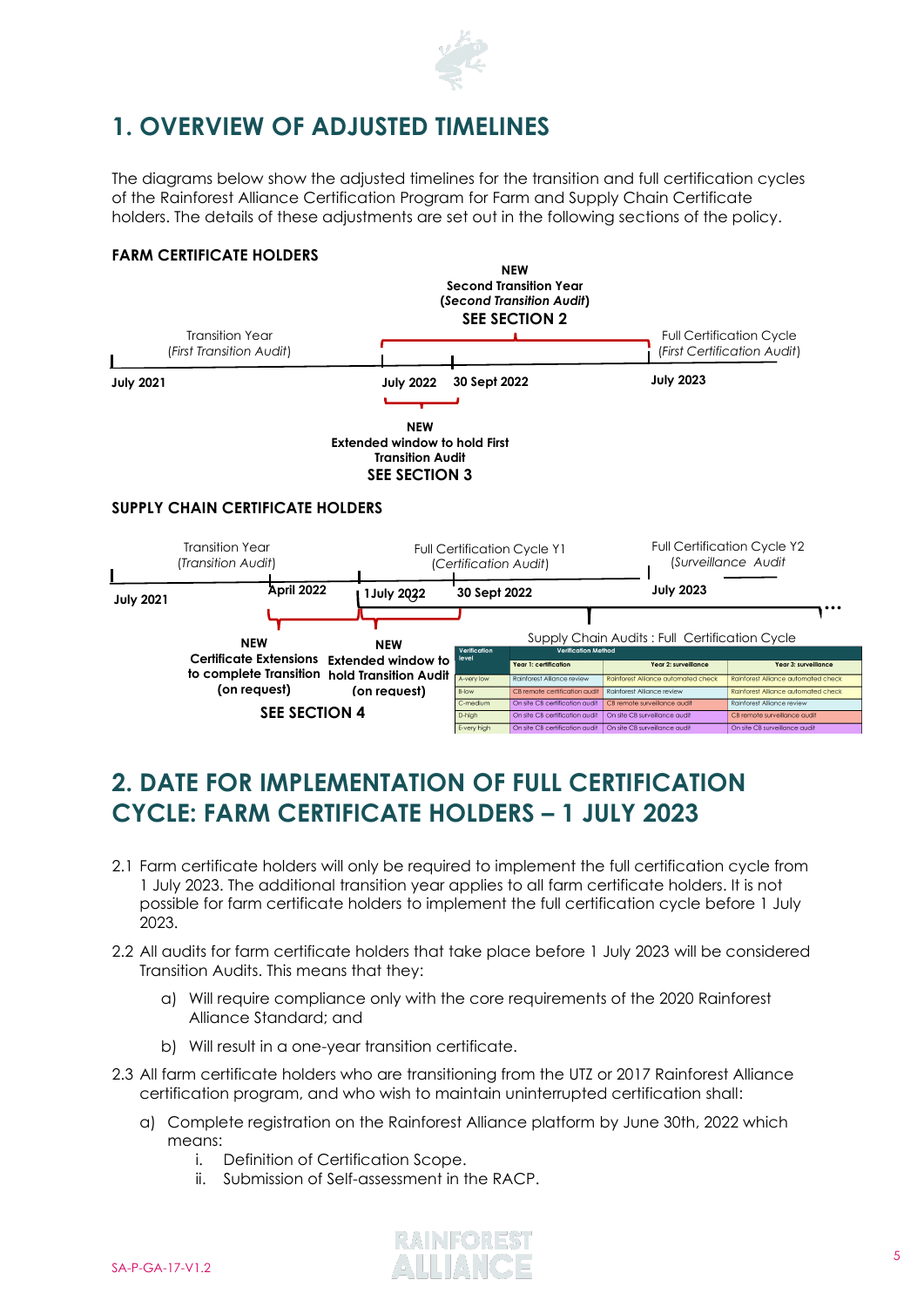

- iii. Submission of the Group Member Registry (for groups).
- iv. Submission of polygon data (for individual farms).
- b) Complete two transition audits before 1 July 2023 after which they can start the threeyear certification cycle.

**NB** Banana producers must complete two transition audits before 31 December 2023 after which they can start the three-year certification cycle.

2.4 The first transition audit must be conducted before 30 September 2022 at the latest, in line with the rules set out in section 3 below.

**NB** For banana producers, the first transition audit must be conducted before Dec 31, 2022.

**NB** Certificate holders, other than banana producers, who conduct their first transition audit after 1 July 2022 will need to schedule their second transition audit less than 12 months later to be certain to complete both transition audits before 1 July 2023. **NB** For CH in Côte d'Ivoire, [SA-P-AF-19 Policy Certification timelines and procedures for](https://www.rainforest-alliance.org/resource-item/certification-timelines-and-procedures-for-cocoa-groups-in-cote-divoire/)  [Cocoa groups in Cote d'Ivoire](https://www.rainforest-alliance.org/resource-item/certification-timelines-and-procedures-for-cocoa-groups-in-cote-divoire/)<sup>3</sup> supersedes this.

- 2.5 During the extended transition period at least one of the transition audits shall take place during harvest season.
	- a) It is the responsibility of the CH to plan at least one transition audit during harvest season.
	- b) Failure to comply with point a) above will result in the cancellation of the certificate.
	- c) The CB shall communicate to Rainforest Alliance on a monthly basis the list of audited certificate holders including if audits took place during harvest season;
- 2.6 All new farm certificate holders who joined the 2020 Rainforest Alliance certification program between 1 July 2021 and 30 June 2022 shall have a second transition audit between 1 July 2022 and 30 June 2023.
- 2.7 All transition audits starting on or after 1 July 2022, will be based on version 1.2 of the 2020 Rainforest Alliance Standard.
- 2.8 During the transition period audits, any NCs which require long-term solutions to address root causes may be closed by an action plan that goes beyond the 10-week period for NC closure, provided that the actions have been started during the 10-week correction period and will be completed by the certification audit of the first certification cycle4.
- 2.9 If the corrective action plan addresses non-conformities related to requirements on traceability (chapter 2) and/or shared responsibility (chapter 3), the action plan must include measures to rectify non-compliance retroactively back to the day the contract was signed with the CB to conduct the audit or July 1, 2021 (whichever comes first), as well as measures to ensure compliance in the future.
- 2.10 Transition audits already planned, with dates communicated to the Rainforest Alliance, before the publication date of this policy cannot be postponed.
- 2.11 Farm certificate holders who fail to complete their transition audits within the timeframe set out above will not be certified nor able to sell products as Rainforest Alliance certified until they have passed a full certification audit in compliance with the Rainforest Alliance Certification Rules.<sup>5</sup>
- 2.12 The second transition audits will be focused on:

<sup>5</sup> See[: https://www.rainforest-alliance.org/resource-item/2020-certification-and-auditing-rules/](https://www.rainforest-alliance.org/resource-item/2020-certification-and-auditing-rules/)



<sup>3</sup> See: [https://www.rainforest-alliance.org/resource-item/certification-timelines-and-procedures-for-cocoa-groups-in](https://www.rainforest-alliance.org/resource-item/certification-timelines-and-procedures-for-cocoa-groups-in-cote-divoire/)[cote-divoire/](https://www.rainforest-alliance.org/resource-item/certification-timelines-and-procedures-for-cocoa-groups-in-cote-divoire/)

<sup>4</sup> Compliance of requirement 1.2.3, where suppliers and subcontractors need to be compliant and certified, will only be checked during the certification audit of the first certification cycle.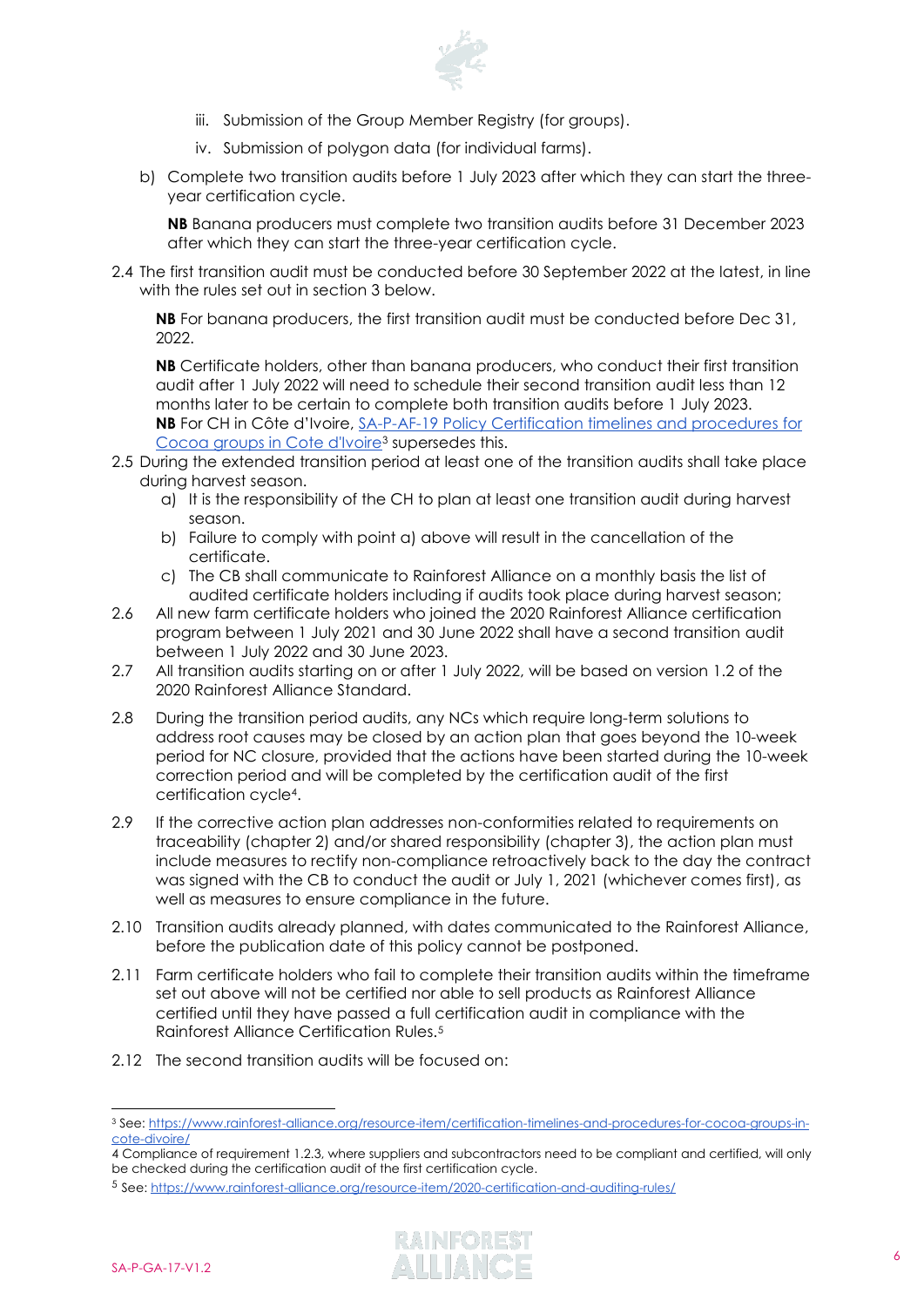

- a) Verifying progress on implementation of any corrective action plan to address root causes and close open non-conformities.
- b) Specific high-risk topics in each crop, country or region as identified in the Certification Application Form (CAF) by the CB.
- 2.13 If the focus of the second transition audit (as set out in 2.15) results in a lower time estimation for the audit in the CAF, the CB must record a deviation, and plan the audit based on this clause.

## <span id="page-6-0"></span>**3. TIMEFRAME FOR FARM CERTIFICATE HOLDERS TO CARRY OUT THE FIRST TRANSITION AUDITS**

- 3.1 The timeframe for farm certificate holders to start the first transition audit for the new Rainforest Alliance certification program is extended until 30 September 2022. (For Banana producers 31 December 2022). This means the audit opening meeting shall take place no later than this date.
- 3.2 The certificate holder must obtain their first transition certificate no later than 31 December 2022. This includes finalizing the audit, any follow-up audits to verify closure of non-conformities, and receiving the final certification decision.
- 3.3 The second transition audit shall be finalized no later than 30 June 2023 (For Banana producers 31 December 2023), to ensure that an audit is conducted for each annual harvest cycle.
- 3.4 Transitioning farm certificate holders understand and agree that if they conduct their first transition period audit after 1 July 2022, they will need to schedule their second transition audit less than 12 months later to be certain to complete both transition audits before 1 July 2023.

## <span id="page-6-1"></span>**4. DATE FOR IMPLEMENTATION OF FULL CERTIFICATION CYCLE: SUPPLY CHAIN CERTIFICATE HOLDERS – 1 JULY 2022**

- 4.1 Supply Chain certificate holders will be required to implement the full certification cycle from 1 July 2022 as previously communicated. This is to enable them to reduce the number of audits they need to undertake in line with their verification level.
- 4.2 Supply Chain certificate holders whose current certificates expire before 1 July 2022 and who are therefore required to obtain a one-year transition certificate shall:
	- a) Complete registration on the Rainforest Alliance platform by 30 April 2022.
	- b) Start their transition audit on or before 30 June, 2022.

Exception: Banana supply chain certificate holders can finalize their 2020 transition audit through December 31, 2022 according to the [Policy on the Transition Period to](https://www.rainforest-alliance.org/resource-item/policy-on-transition-period-to-the-2020-certification-system-for-banana-certificate-holders/#:~:text=Policies%20and%20rules-,Policy%20on%20the%20transition%20period%20to%20the,System%20for%20Banana%20certificate%20holders&text=The%202020%20Rainforest%20Alliance%20Sustainable,first%20audit%20to%20this%20standard)  [the 2020 Certification System for Banana Certificate Holders](https://www.rainforest-alliance.org/resource-item/policy-on-transition-period-to-the-2020-certification-system-for-banana-certificate-holders/#:~:text=Policies%20and%20rules-,Policy%20on%20the%20transition%20period%20to%20the,System%20for%20Banana%20certificate%20holders&text=The%202020%20Rainforest%20Alliance%20Sustainable,first%20audit%20to%20this%20standard)<sup>6</sup>

4.3 Supply chain certificate holders who already have an audit scheduled but will not complete the transition audit before their current certificate/ license expires, may submit a request to their Certification Body for an extension of their current certificate/ license for two months past the date of the audit to allow time to finalize the certification process.

[e%202020%20Rainforest%20Alliance%20Sustainable,first%20audit%20to%20this%20standard](https://www.rainforest-alliance.org/resource-item/policy-on-transition-period-to-the-2020-certification-system-for-banana-certificate-holders/#:~:text=Policies%20and%20rules-,Policy%20on%20the%20transition%20period%20to%20the,System%20for%20Banana%20certificate%20holders&text=The%202020%20Rainforest%20Alliance%20Sustainable,first%20audit%20to%20this%20standard)



<sup>6</sup> See [https://www.rainforest-alliance.org/resource-item/policy-on-transition-period-to-the-2020-certification-system](https://www.rainforest-alliance.org/resource-item/policy-on-transition-period-to-the-2020-certification-system-for-banana-certificate-holders/#:~:text=Policies%20and%20rules-,Policy%20on%20the%20transition%20period%20to%20the,System%20for%20Banana%20certificate%20holders&text=The%202020%20Rainforest%20Alliance%20Sustainable,first%20audit%20to%20this%20standard)[for-banana-certificate-holders/#:~:text=Policies%20and%20rules-](https://www.rainforest-alliance.org/resource-item/policy-on-transition-period-to-the-2020-certification-system-for-banana-certificate-holders/#:~:text=Policies%20and%20rules-,Policy%20on%20the%20transition%20period%20to%20the,System%20for%20Banana%20certificate%20holders&text=The%202020%20Rainforest%20Alliance%20Sustainable,first%20audit%20to%20this%20standard) [,Policy%20on%20the%20transition%20period%20to%20the,System%20for%20Banana%20certificate%20holders&text=Th](https://www.rainforest-alliance.org/resource-item/policy-on-transition-period-to-the-2020-certification-system-for-banana-certificate-holders/#:~:text=Policies%20and%20rules-,Policy%20on%20the%20transition%20period%20to%20the,System%20for%20Banana%20certificate%20holders&text=The%202020%20Rainforest%20Alliance%20Sustainable,first%20audit%20to%20this%20standard)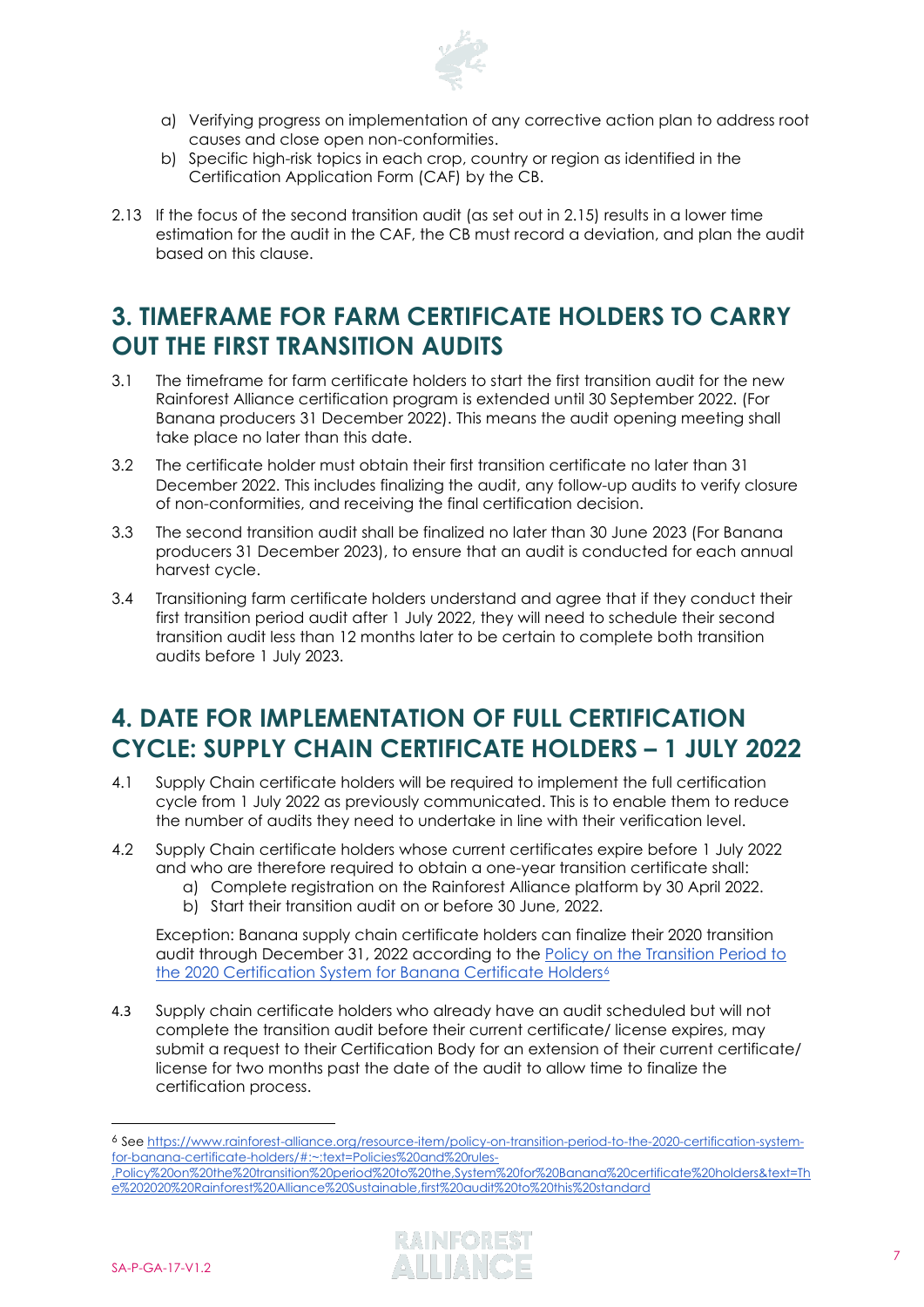

- 4.4 The timeframe for supply chain certificate holders to start the transition audit for the new Rainforest Alliance certification program can be extended upon request to their Certification Body however audits should start no later than 30 September 2022.
- 4.5 Supply Chain certificate holders who require a transition audit and fail to complete it within the timeframes set out in 4.2 and 4.3 will not be certified nor able to sell products as Rainforest Alliance certified until they have passed a certification audit in compliance with the Rainforest Alliance Certification Rules. See: [https://www.rainforest](https://www.rainforest-alliance.org/resource-item/2020-certification-and-auditing-rules/)[alliance.org/resource-item/2020-certification-and-auditing-rules/](https://www.rainforest-alliance.org/resource-item/2020-certification-and-auditing-rules/)
- 4.6 Certificate Holders who do not require a transition audit, and have not started the process for a transition audit, will begin the three-year certification cycle from 1 July 2022 based on the audit schedule determined for each verification level.
- 4.7 For transition audits and the Year 1 audits of the full certification cycle that start prior to 1 July 2023, certificate holders can close non-conformities which require long-term solutions to address root causes with an action plan provided the actions have been started within the 10-week period for NC-closure7. The verification of closure of these non-conformities will be conducted during the Year 2 surveillance audit. If a surveillance audit is not required (see table below), an additional verification is required to close the non-conformities within 12 months of the first certification audit, this can be done through remote checks if possible.
- 4.8 If the corrective action plan addresses non-conformities related to requirements on traceability (chapter 2) and/or shared responsibility (chapter 3), the action plan must include measures to rectify non-compliance retractively back to the day the contract was siged with the CB to conduct the audit or the date of first purchase of 2020 certified volumes (whichever comes first), as well as measures to ensure compliance in the future.
- 4.9 Full certification audits scheduled on or after 1 July 2022 will:
	- a) Include onsite verification (For Verification levels C, D and E (see table below)).
	- b) Be based on version 1.2 of the 2020 Rainforest Alliance Standard.
	- c) Result in a three-year certificate

| Verification  <br>l level |                                   | Verification Method                 |                                            |  |
|---------------------------|-----------------------------------|-------------------------------------|--------------------------------------------|--|
|                           | <b>Year 1: certification</b>      | Year 2: surveillance                | Year 3: surveillance                       |  |
| A-very low                | <b>Rainforest Alliance review</b> | Rainforest Alliance automated check | <b>Rainforest Alliance automated check</b> |  |
| <b>B-low</b>              | CB remote certification audit     | Rainforest Alliance review          | Rainforest Alliance automated check        |  |
| C-medium                  | On site CB certification audit    | CB remote surveillance audit        | <b>Rainforest Alliance review</b>          |  |
| D-high                    | On site CB certification audit    | On site CB surveillance audit       | CB remote surveillance audit               |  |
| E-very high               | On site CB certification audit    | On site CB surveillance audit       | On site CB surveillance audit              |  |

<sup>7</sup> Compliance of requirement 1.2.3, where suppliers and subcontractors need to be compliant and certified, will only be checked during the certification audit of the first certification cycle.